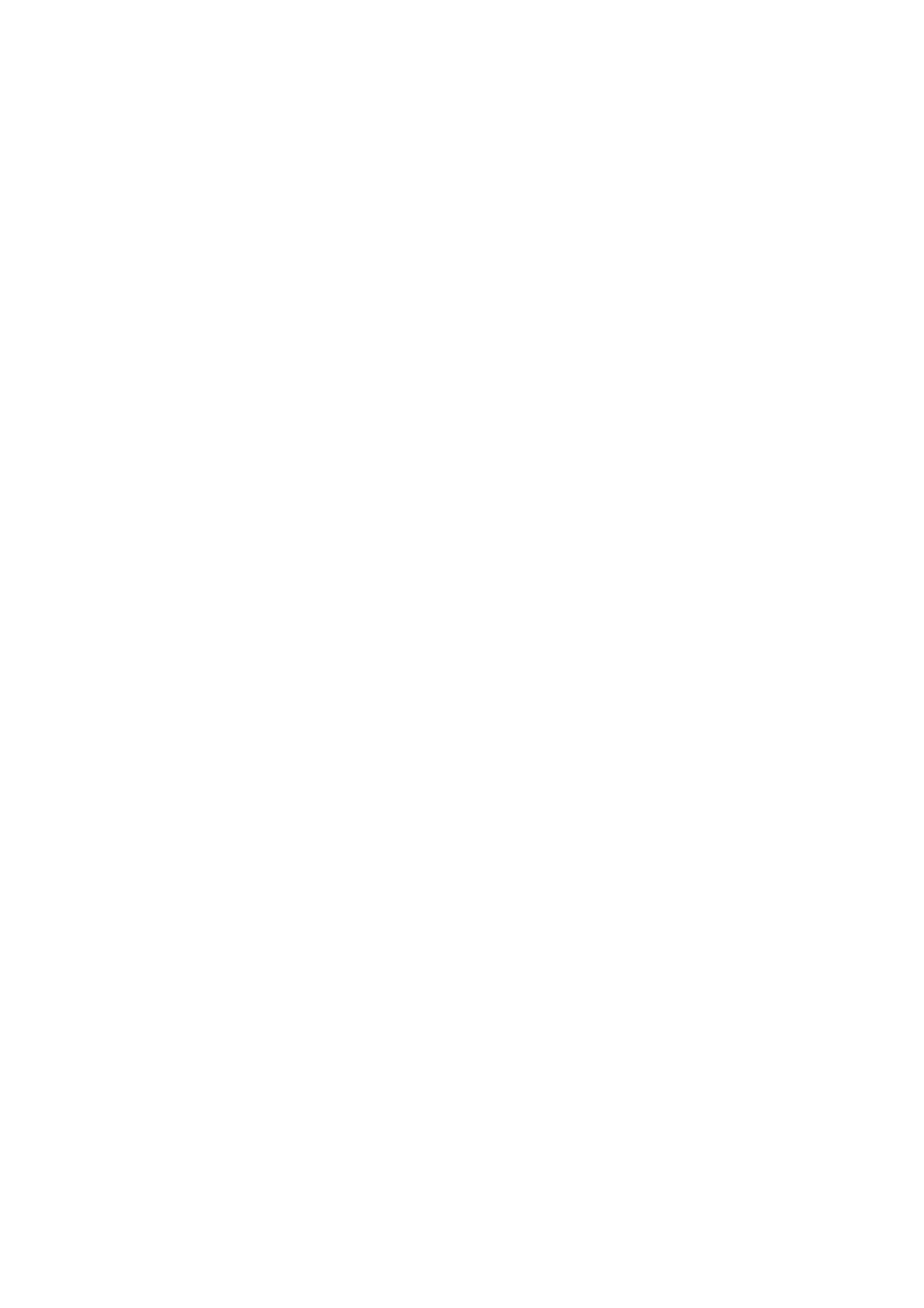# Contents

| $\mathcal{F}$                                                                                                                                                                              |
|--------------------------------------------------------------------------------------------------------------------------------------------------------------------------------------------|
| $\mathcal{E}$                                                                                                                                                                              |
|                                                                                                                                                                                            |
| 6                                                                                                                                                                                          |
| 6                                                                                                                                                                                          |
| Schedule 1—Luxury car tax<br>A New Tax System (Luxury Car Tax) Act 1999<br>Schedule 2—Refunds for primary producers and tourism<br>operators<br>A New Tax System (Luxury Car Tax) Act 1999 |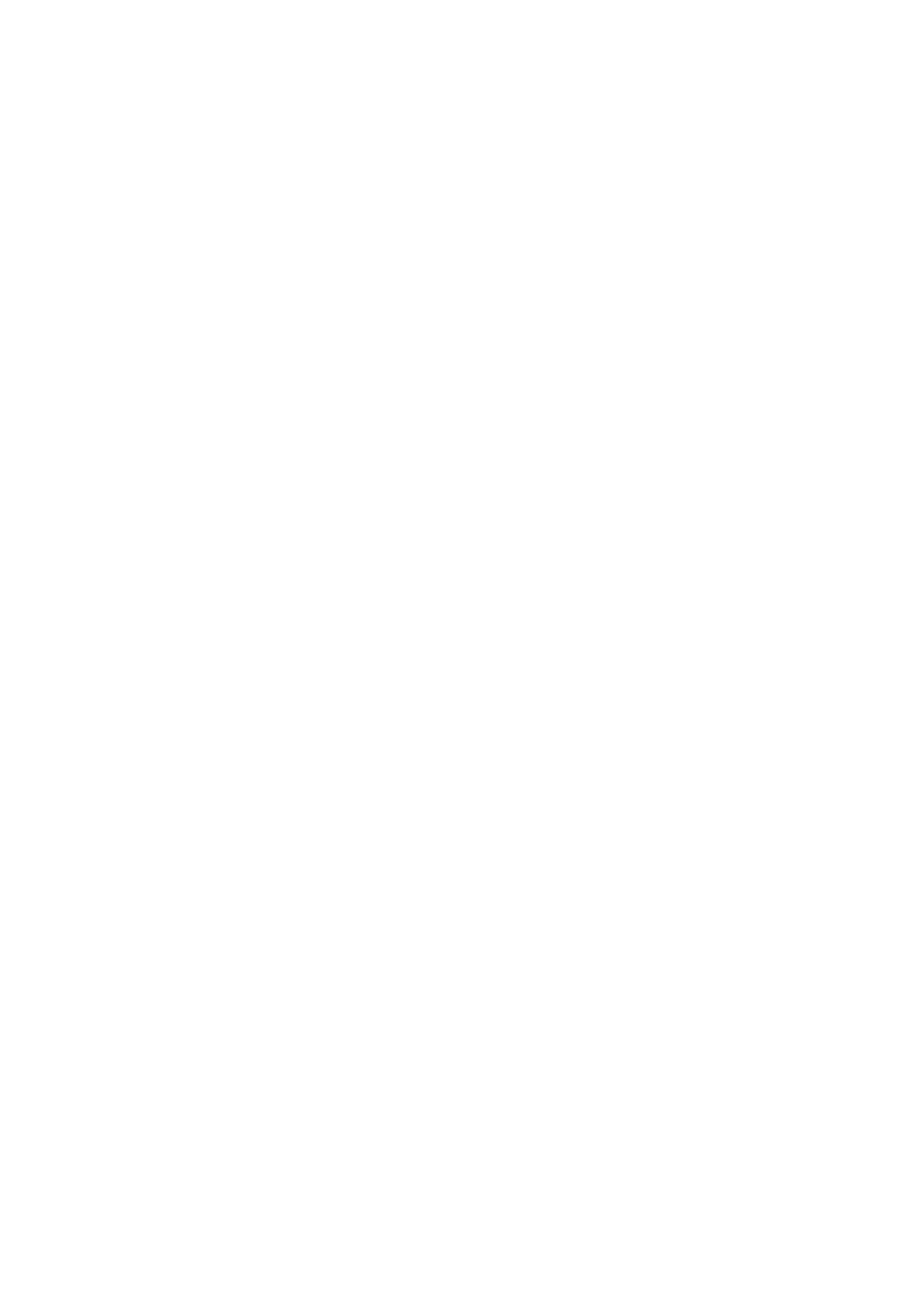

# **Tax Laws Amendment (Luxury Car Tax) Act 2008**

**No. 101, 2008** 

# **An Act to amend the law relating to taxation, and for related purposes**

[*Assented to 3 October 2008*]

The Parliament of Australia enacts:

**1 Short title** 

 This Act may be cited as the *Tax Laws Amendment (Luxury Car Tax) Act 2008*.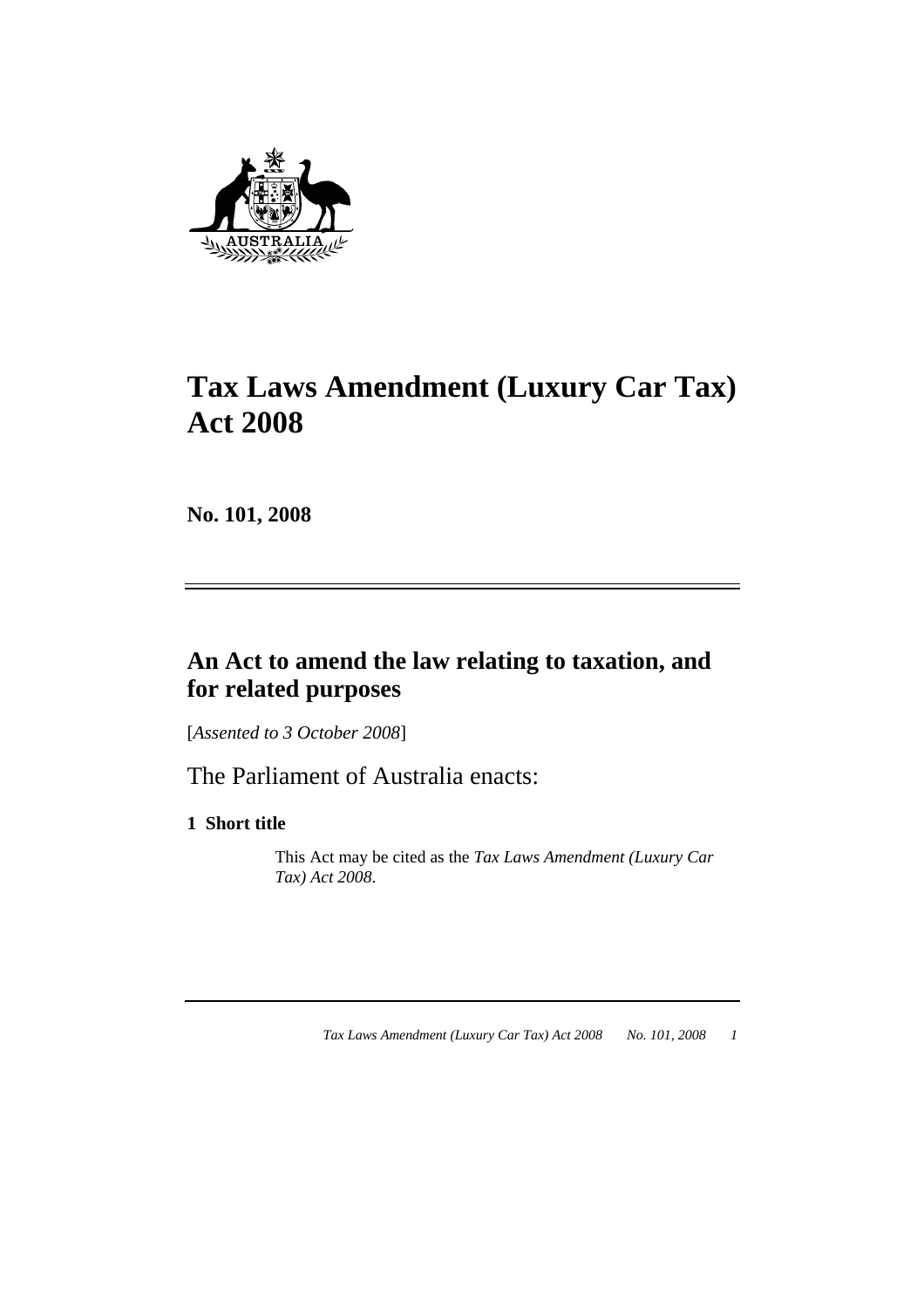#### **2 Commencement**

 This Act commences on the day on which it receives the Royal Assent.

# **3 Schedule(s)**

 Each Act that is specified in a Schedule to this Act is amended or repealed as set out in the applicable items in the Schedule concerned, and any other item in a Schedule to this Act has effect according to its terms.

*<sup>2</sup> Tax Laws Amendment (Luxury Car Tax) Act 2008 No. 101, 2008*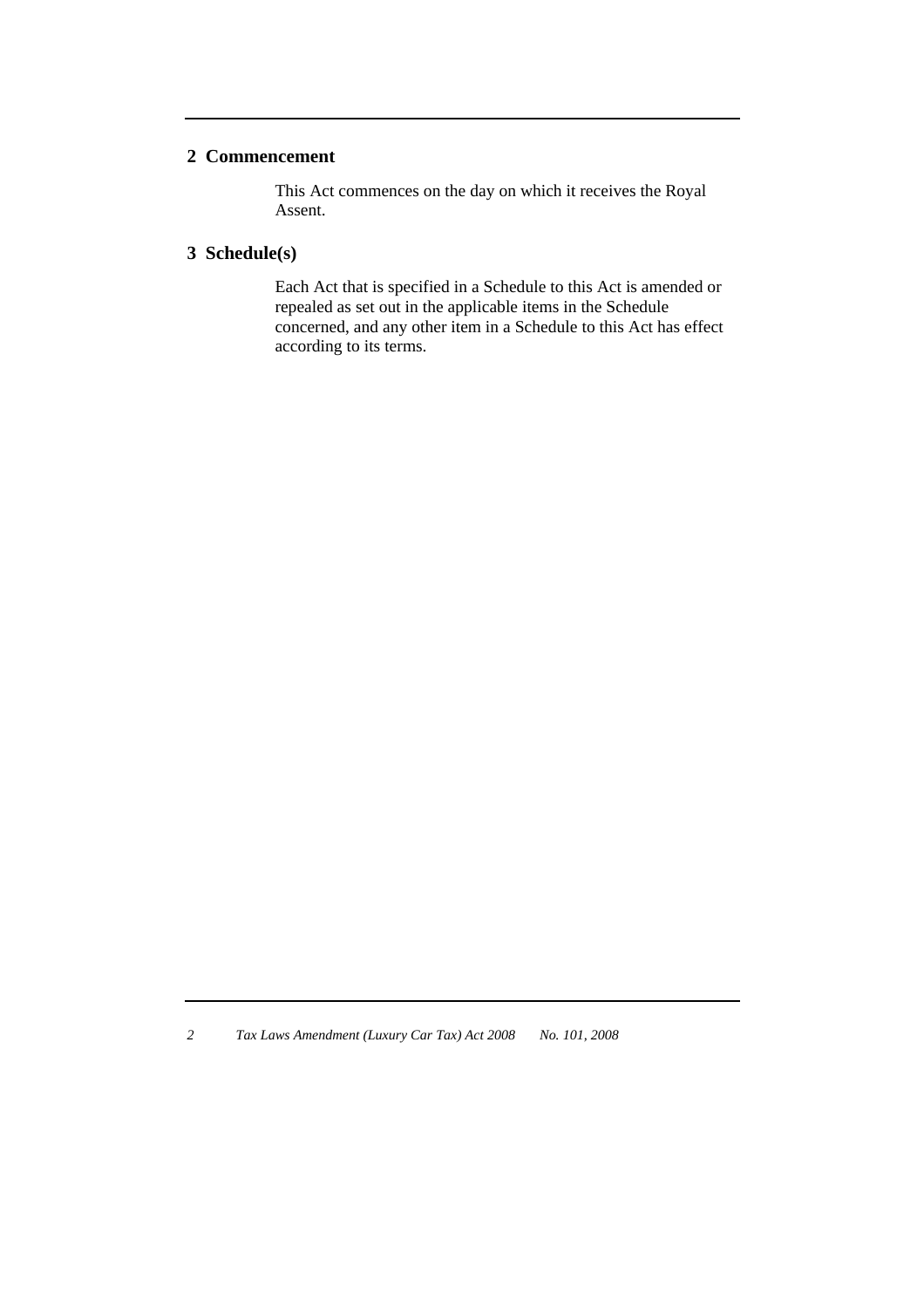# **Schedule 1—Luxury car tax**

## *A New Tax System (Luxury Car Tax) Act 1999*

## **1 Subsection 5-15(1) (formula)**

Repeal the formula, substitute:

Rate 
$$
\times \frac{10}{11} \times \left[ \times
$$
 Luxury car tax value  $- \times$  Luxury car tax threshold

where:

*rate* is the rate applicable under:

- (a) the *A New Tax System (Luxury Car Tax Imposition— General) Act 1999*; or
- (b) the *A New Tax System (Luxury Car Tax Imposition— Customs) Act 1999*; or
- (c) the *A New Tax System (Luxury Car Tax Imposition—Excise) Act 1999*.

#### **2 Subsection 7-15(1) (formula)**

Repeal the formula, substitute:

Rate 
$$
\times \frac{10}{11} \times \left[ \times
$$
Luxury car tax value  $- \times$ Luxury car tax threshold

#### **3 At the end of subsection 7-15(1)**

Add:

*rate* is the rate applicable under:

- (a) the *A New Tax System (Luxury Car Tax Imposition— General) Act 1999*; or
- (b) the *A New Tax System (Luxury Car Tax Imposition— Customs) Act 1999*; or
- (c) the *A New Tax System (Luxury Car Tax Imposition—Excise) Act 1999*.

# **4 Before subsection 25-1(3)**

Insert: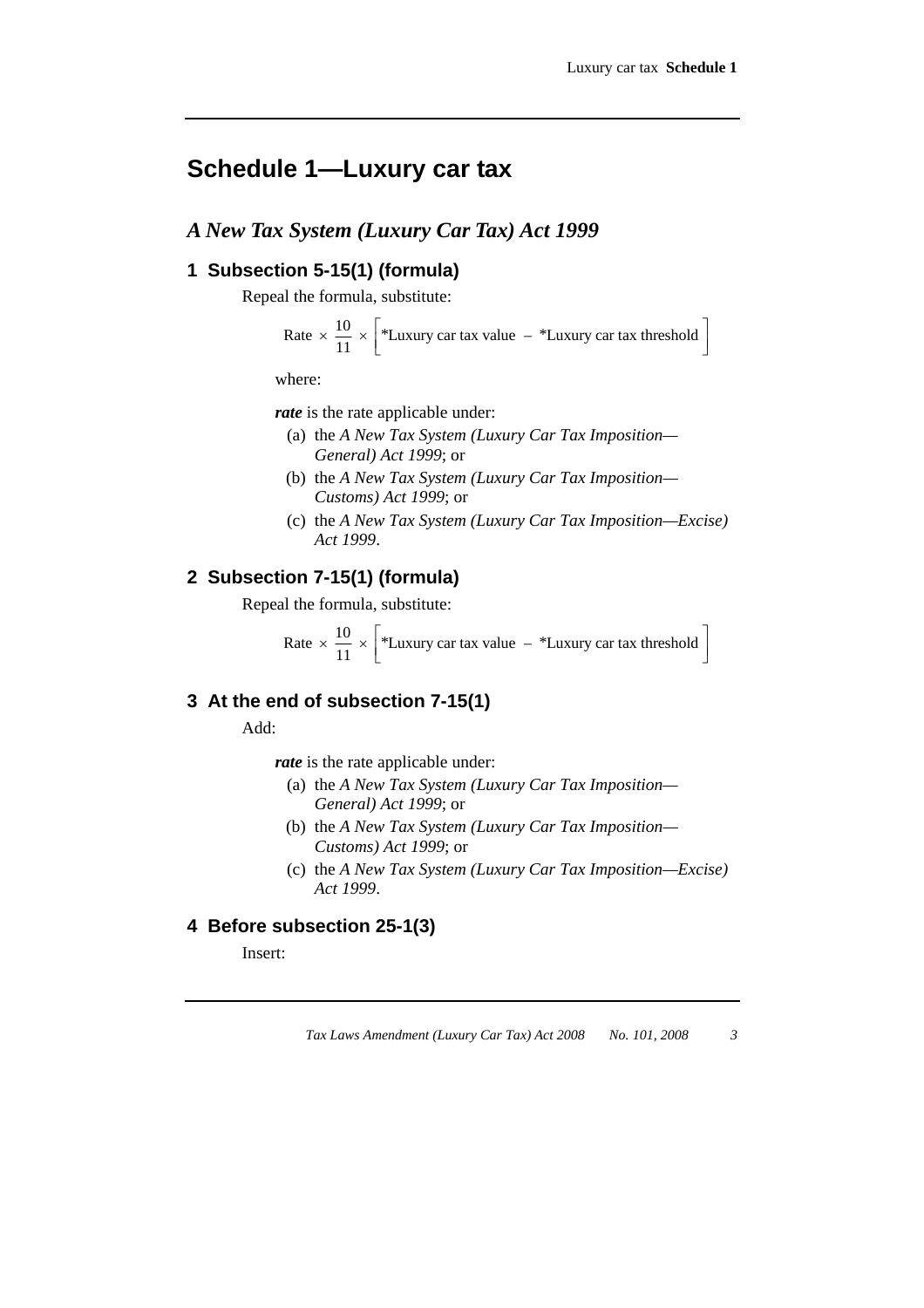*Luxury car tax threshold—general* 

#### **5 Subsection 25-1(3)**

Omit "The", substitute "Subject to subsection (4), the".

#### **6 At the end of section 25-1**

Add:

#### *Luxury car tax threshold—fuel efficient cars*

- (4) If the \*car has a fuel consumption not exceeding 7 litres per 100 kilometres as a combined rating under vehicle standards in force under section 7 of the *Motor Vehicle Standards Act 1989*, the *luxury car tax threshold* is the \*fuel-efficient car limit for the year in which the supply of the car occurred or the car was \*entered for home consumption.
- (5) The *fuel-efficient car limit* for the 2008-09 \*financial year is \$75,000. The limit is indexed annually using Subdivision 960-M of the \*ITAA 1997.
- (6) In indexing the \*fuel-efficient car limit, Subdivision 960-M of the \*ITAA 1997 applies as if:
	- (a) the table in section 960-265 of that Act included an item referring to the fuel-efficient car limit and to subsection (5) of this section; and
	- (b) the reference in subsection 960-270(1) of that Act to provisions of that Act included a reference to subsection (5) of this section; and
	- (c) section 960-270 of that Act applied, and section 960-285 of that Act did not apply, in relation to the fuel-efficient car limit; and
	- (d) the reference in subsection 960-280(2) of that Act to the car limit included a reference to the fuel-efficient car limit.

### **7 Section 27-1**

Insert:

*financial year* has the meaning given by section 995-1 of the \*ITAA 1997.

# **8 Section 27-1**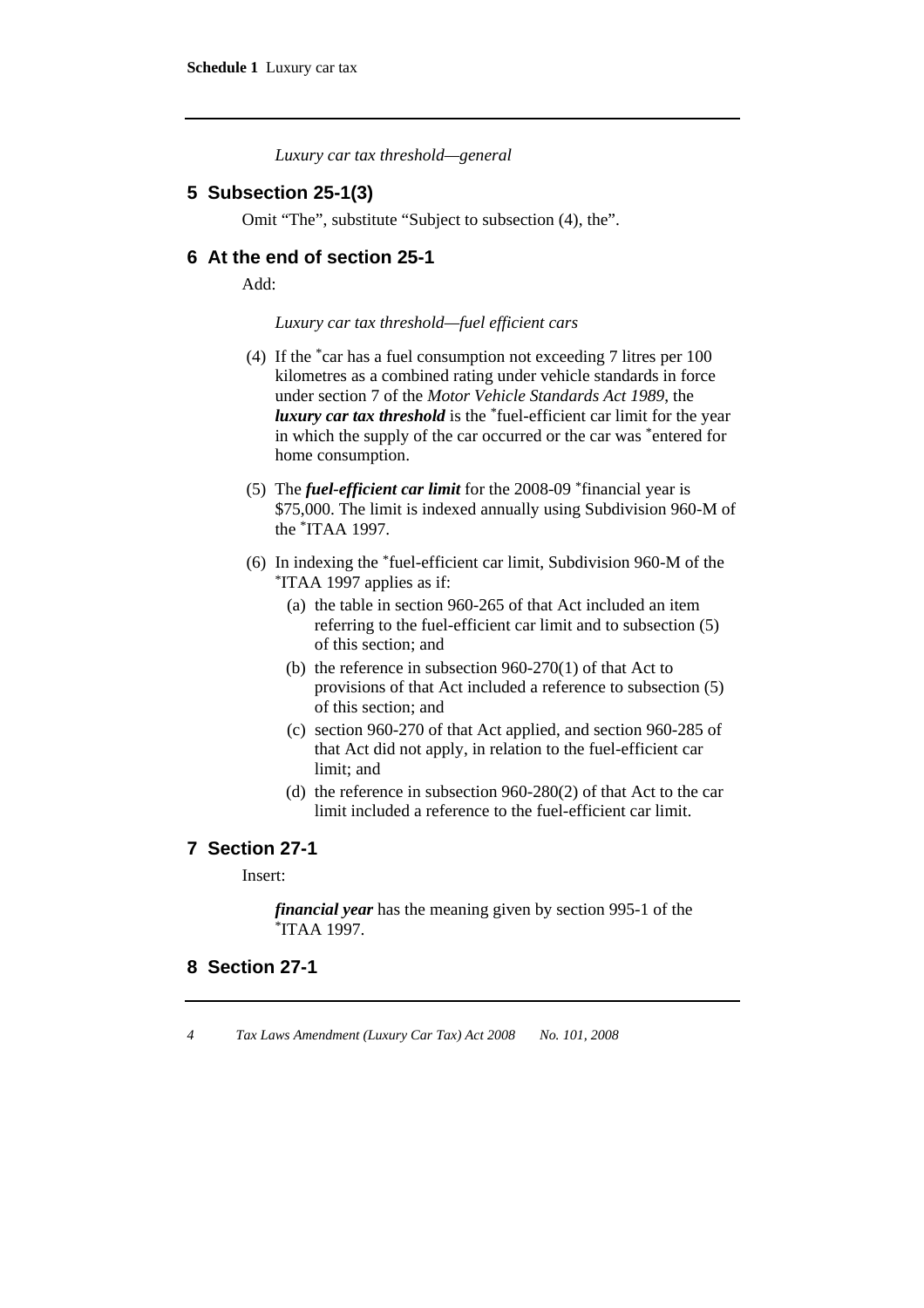Insert:

*fuel-efficient car limit* has the meaning given by subsection  $25-1(5)$ .

#### **9 Section 27-1 (definition of** *luxury car tax threshold***)**

After "subsection 25-1(3)", insert "or (4)".

#### **10 Application**

- (1) The amendments made by items 1 to 3 of this Schedule apply to taxable supplies of luxury cars and taxable importations of luxury cars on or after 1 July 2008.
- (2) The amendments made by items 4 to 9 of this Schedule apply to taxable supplies of luxury cars and taxable importations of luxury cars on or after the day on which this Act receives the Royal Assent (regardless of when contracts for the supplies or importations were entered into).

## **11 Subsection 25-1(3)**

After "Subject to subsection", add "(3A) and".

## **12 After subsection 25-1(3)**

Insert:

 (3A) On and from 1 July 2012 the luxury car tax threshold is the luxury car tax threshold as at 30 June 2012 indexed according to a factor to be determined by the Parliament and to apply from 1 July 2012 or, if such a factor is not determined by the Parliament, indexed annually in accordance with the CPI indexation method provided for by Subdivision 960-M of the \*ITAA 1997, calculated using the index number referred to in subsection 960-280(1) of that Act.

## **13 Application**

 The amendments made by this Schedule do not apply where the contract to make the taxable supply or taxable importation of the luxury car was entered into before 7.30 pm, by legal time in the Australian Capital Territory, on 13 May 2008.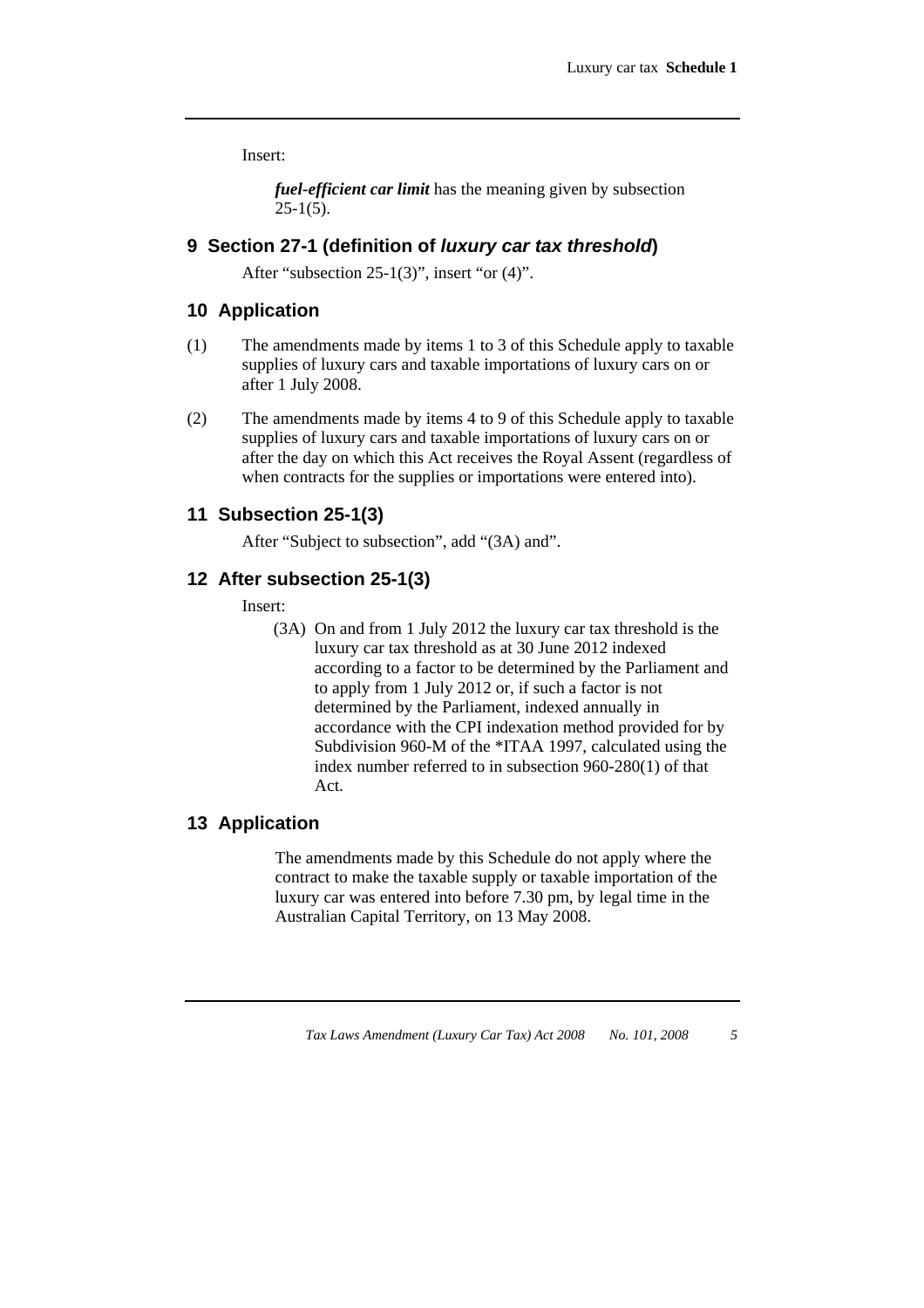# **Schedule 2—Refunds for primary producers and tourism operators**

# *A New Tax System (Luxury Car Tax) Act 1999*

### **1 At the end of section 2-10**

Add:

 (4) Refunds can arise for primary producers and tourism operators in certain circumstances. (Division 18).

#### **2 After Division 17**

Insert:

# **Division 18—Refunds**

#### **18-1 What this Division is about**

Refunds under this Division may be available to primary producers and tourism operators for the supply of certain cars.

#### **18-5 Refunds for tax borne—primary producers**

- (1) You are entitled to a refund under this section if:
	- (a) you have a refund entitlement under this section; and
	- (b) you are \*registered; and
	- (c) no one else has made a valid claim for a refund in relation to the refund entitlement.
- (2) You have a refund entitlement if:
	- (a) you have \*borne luxury car tax on the supply, or \*importation, of a \*refund-eligible car; and
	- (b) at the time of the supply or importation you are carrying on a \*primary production business.
- (3) The amount of the refund for a refund entitlement under subsection (2) is the lesser of: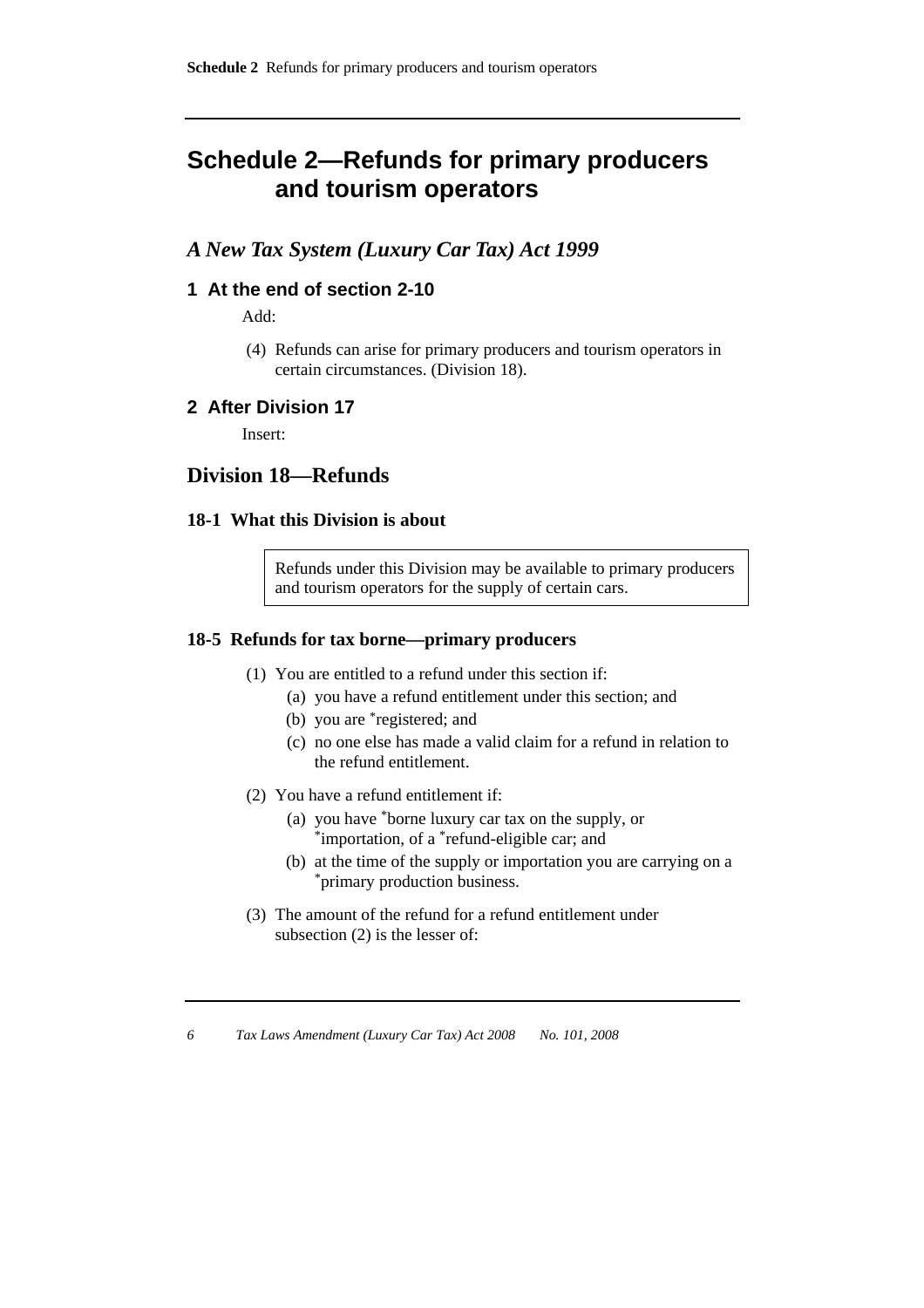- (a) 8/33 of the luxury car tax \*borne by you as described in paragraph  $(2)(a)$ ; and
- (b) \$3,000.
- (4) You cannot have a refund entitlement under subsection (2) for more than one \*car in a \*financial year.

#### **18-10 Refunds for tax borne—tourism operators**

- (1) You are entitled to a refund under this section if:
	- (a) you have a refund entitlement under this section; and
	- (b) you are \*registered; and
	- (c) no one else has made a valid claim for a refund in relation to the refund entitlement.
- (2) You have a refund entitlement if:
	- (a) you have \*borne luxury car tax on the supply, or \*importation, of a \*refund-eligible car; and
	- (b) the Commissioner is satisfied that:
		- (i) you will use the car solely for the purpose of carrying on a business; and
		- (ii) the principal purpose of the business is carrying tourists for \*tourist activities.
- (3) The amount of the refund for a refund entitlement under subsection (2) is the lesser of:
	- (a)  $\frac{8}{33}$  of the luxury car tax \*borne by you as described in paragraph  $(2)(a)$ ; and
	- (b) \$3,000.

#### **18-15 Claiming refunds**

- (1) You must claim a refund within 4 years of becoming entitled to the refund.
- (2) A claim for a refund must be in the \*approved form.

#### **18-20 Payment of refunds**

 If you are entitled to a refund under this Division and you have claimed the refund, the Commissioner must, on behalf of the Commonwealth, pay the amount of the refund to you.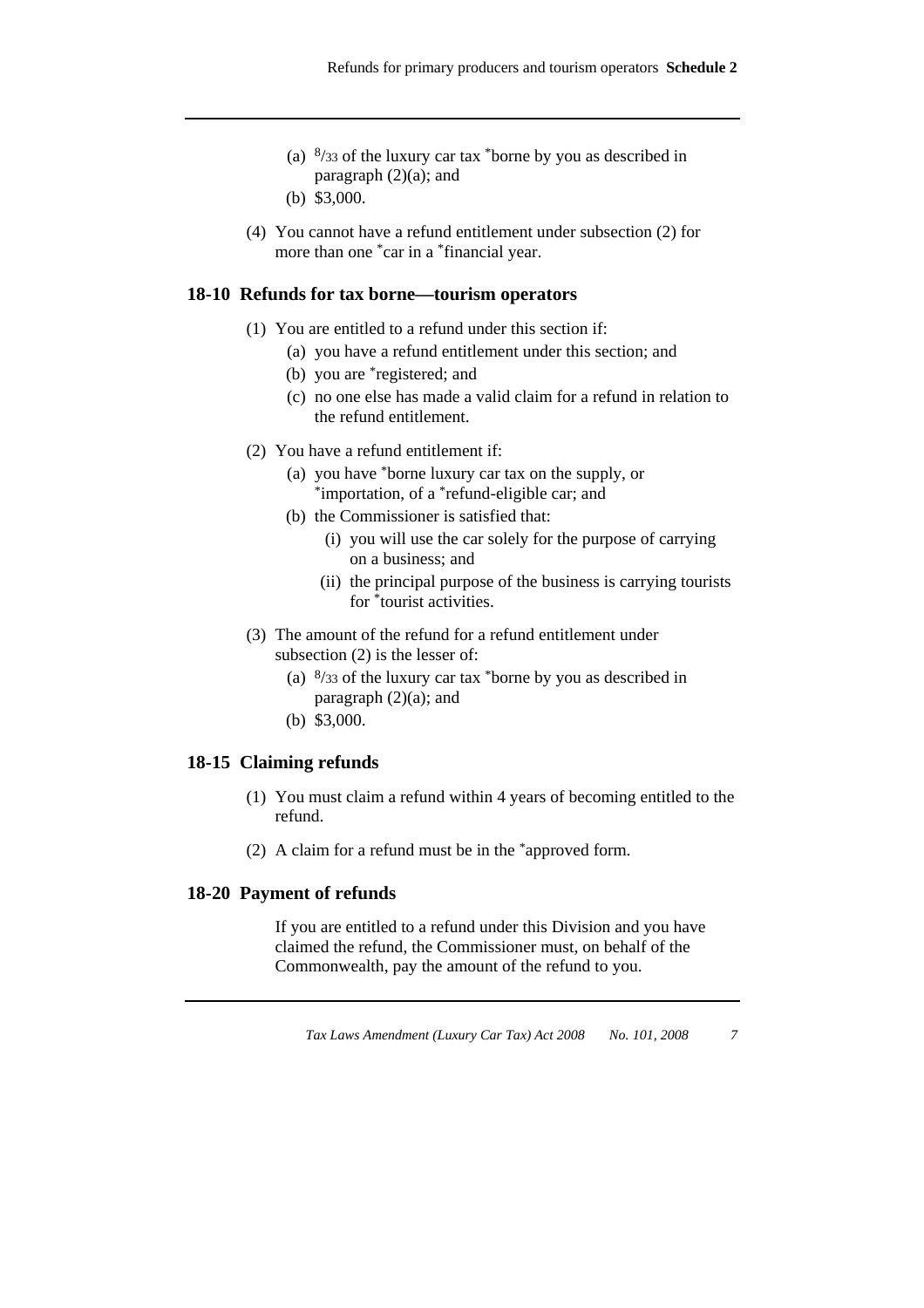## **3 Section 27-1**

Insert:

*primary production business* has the meaning given by section 995-1 of the \*ITAA 1997.

## **4 Section 27-1**

Insert:

*refund-eligible car* means a 4 wheel drive, or all wheel drive, \*car of a kind specified in regulations made for the purposes of this definition.

#### **5 Section 27-1**

Insert:

*tourist activity* has the meaning set out in regulations made for the purposes of this definition.

#### **6 Application**

The amendments made by this Schedule apply to taxable supplies of luxury cars and taxable importations of luxury cars on or after 1 July 2008.